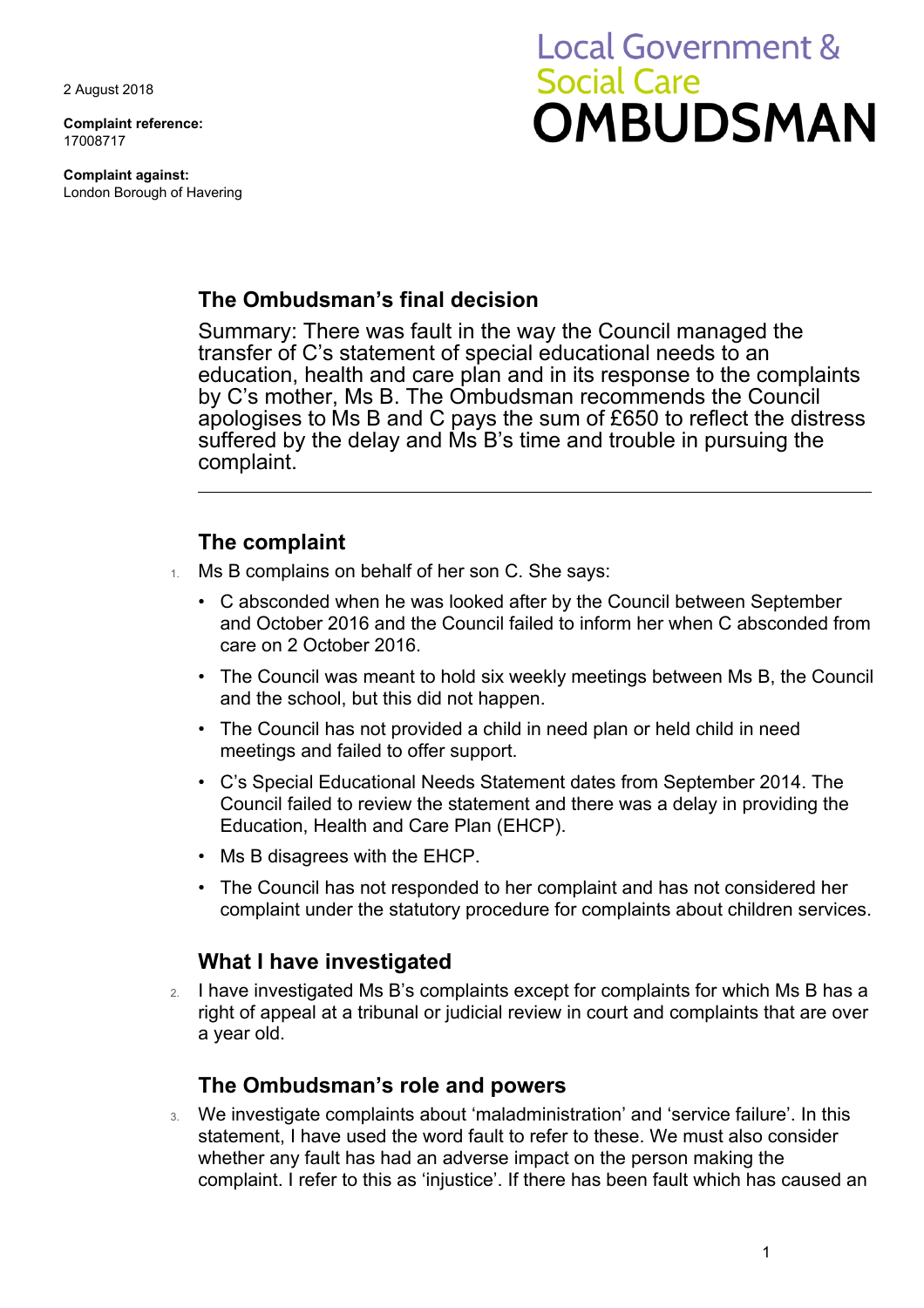injustice, we may suggest a remedy. *(Local Government Act 1974, sections 26(1) and 26A(1), as amended)* 

- Late complaints are when someone takes more than 12 months to complain to us 4. We cannot investigate late complaints unless we decide there are good reasons. about something a council has done. *(Local Government Act 1974, sections 26B and 34D, as amended)*
- would be unreasonable to expect the person to go to court. *(Local Government Act*  **5.** The law says we cannot normally investigate a complaint when someone could take the matter to court. However, we may decide to investigate if we consider it *1974, section 26(6)(c), as amended)*
- someone can appeal to a tribunal. However, we may decide to investigate if we **6.** SEND is a tribunal that considers special educational needs. *(The Special Educational Needs and Disability Chamber of the First Tier Tribunal ('SEND'))* The law says we cannot normally investigate a complaint when consider it would be unreasonable to expect the person to appeal. *(Local Government Act 1974, section 26(6)(a), as amended)*
- complaints about children's social care services. At stage 2 of this procedure, the *7.* The law sets out a three stage procedure for councils to follow when looking at Council appoints an Independent Investigator and an Independent Person (who is responsible for overseeing the investigation). If a complainant is unhappy with the outcome of the stage 2 investigation, they can ask for a stage 3 review.
- our investigation and issue a decision statement. *(Local Government Act 1974,*  If we are satisfied with a council's actions or proposed actions, we can complete *section 30(1B) and 34H(i), as amended)*

# **How I considered this complaint**

- she and the Council have sent and their comments on the draft decision. I have 9. I have discussed the complaint with Ms B and I have considered the documents also considered the relevant law, guidance and the Council's policies.
- 10. Under the information sharing agreement between the Local Government and Social Care Ombudsman and the Office for Standards in Education, Children's Services and Skills (Ofsted), we will share this decision with Ofsted.

# **What I found**

 $\overline{a}$ 

11. I have separated Ms B's complaints in three sections: social care support, EHCP and response to her complaint.

#### **Social care support**

#### **Law and guidance**

**Child in need** 

12. Section 17 of the Children Act 1989 says councils have a duty to safeguard and promote the welfare of 'children in need' in their area. A 'child in need' is a child with disabilities or a child who needs extra services to reach a reasonable standard of health or development.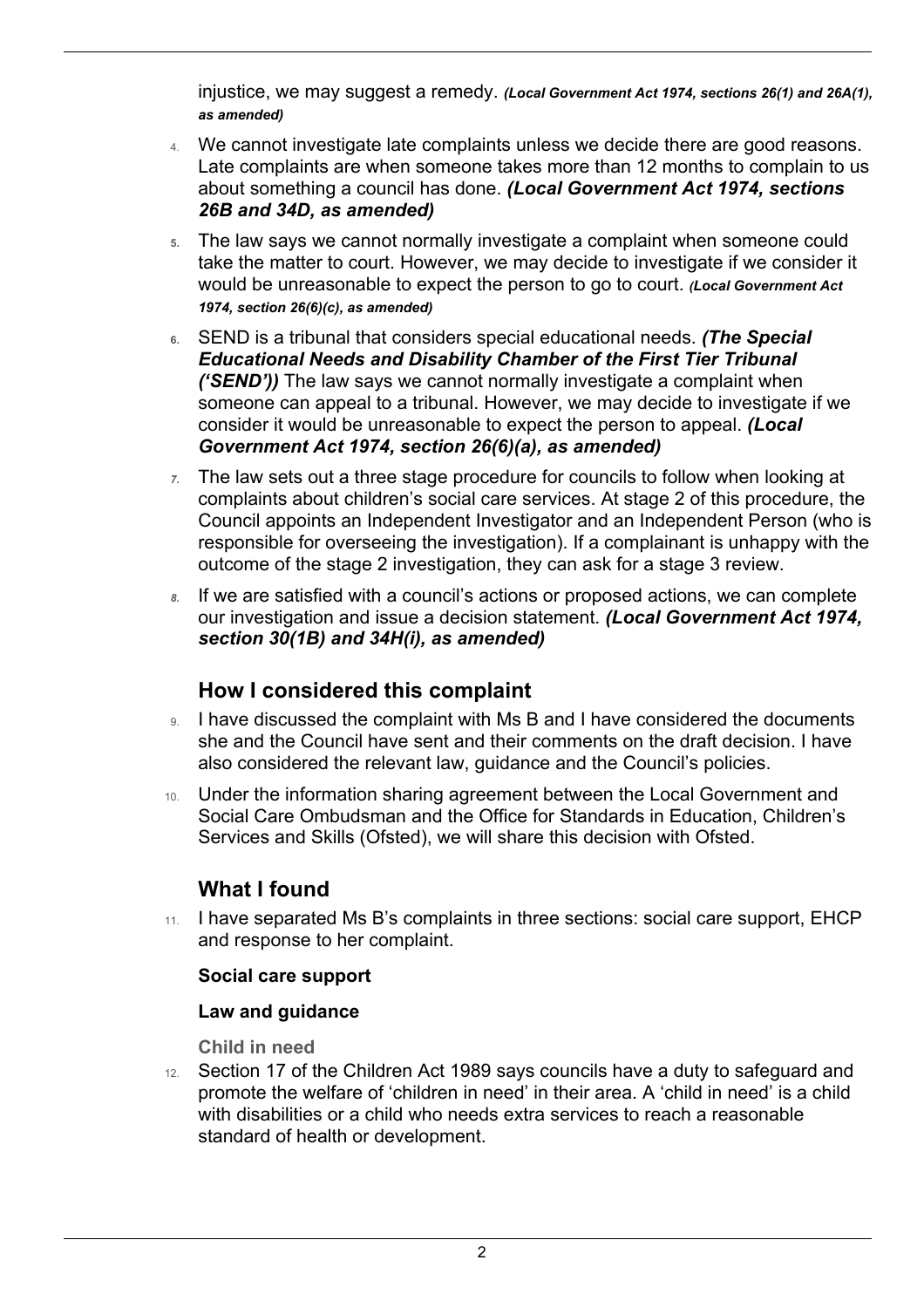#### **Chronology of social care events**

 $\overline{a}$ 

- 13. There was a history of social services' involvement with the family relating to ongoing family difficulties. C had a statement of special educational needs dated September 2014 because he had social and behavioural difficulties.
- the full picture of autistic spectrum disorder (ASD) although he had some of the 14. C also had mental health problems and was receiving support from the Children and Adolescents Mental Health Service (CAMHS). CAMHS diagnosed C with attention deficit hyperactivity disorder (ADHD) and said he did not present with features (2014 assessment).
- 15. In April 2016, the Council's Early Help Service started to support C after a referral from CAMHS who expressed concerns about C.
- 16. The Council said it would provide:
	- Domestic abuse support to Ms B.
	- Direct work with C.
	- Support from an independent organisation that provides parenting support to parents of children with special educational needs.
	- Liaison with CAMHS.
- 17. The Council carried out a risk assessment of the family and held a meeting of the 'team around the family' on 26 June 2016.
- was 14 years old at the time, physically attacked Ms B. The Council carried out a 18. There were several call outs to the police in the following months because C, who child and family assessment which recommended continued involvement by the Council's Families Together team. This was a team which provided intensive support to children and Families where family breakdown may occur and result in the child becoming looked after. The Council also offered to accommodate C on a voluntary basis and recommended a family group conference.
- The Council placed C with foster carers, with Ms B's agreement. 19. On 6 September 2016, the police attended Ms B's home following an attack by C.
- 20. The Council completed a children's single assessment on 15 September 2016. This said the Council had offered Early Help Services but Ms B was not cooperating with their advice.
- 21. The assessment made the following recommendations of support:
	- C and Ms B to engage with a family therapist at CAMHS.
	- C to continue to engage with a project that provides learning programmes and with the Council's Youth Service.
	- Ms B to engage with an organisation which provided services for people with ASD and their family and with a parenting programme.
	- • The Council would convene a family group conference to see who could support Ms B in the family.
	- The Council would contact the paternal family to find out if they could help.
- 22. C returned to live with Ms B on 4 October 2016 and she then revoked her agreement for C to be in foster care. The Council held a looked after child review on the same day. The Council had prepared a looked after child plan, but it was agreed at the review that C should be made subject to a child in need plan now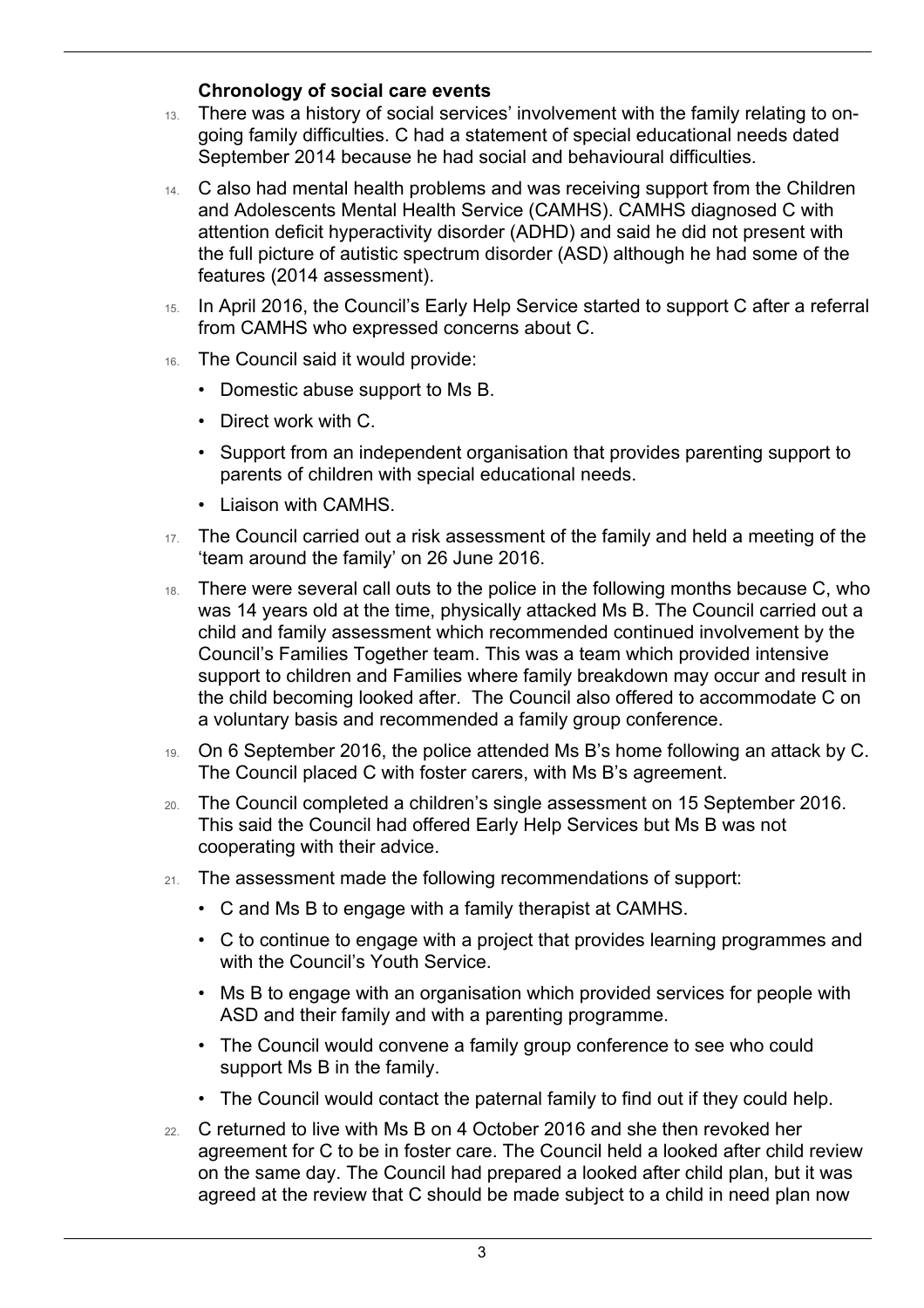that he was living back home. The Council has been unable to send me a copy of the child in need plan that was made.

- further assessments). It said Ms B had been referred to a programme at the 23. The Council held a child in need review meetings on 8 December 2016. This referred to actions relating to CAMHS and referrals to hospital (presumably for Council's Children Centre which empowers parents to have a greater understanding about the developmental process of their teenage child and helps them handle conflict and aggression management. Ms B was also referred to Victim Support.
- Council held a family group conference on 27 February 2017 where a plan of 24. There was a further child in need review meeting on 26 January 2017. The support by the family was agreed.
- meeting say the plan was working and C had made a lot of progress. His 25. There was a child in need review meeting on 9 March 2017. The minutes of the attendance over the last three weeks was 100% and his behaviour had greatly improved. He was engaging with staff. Ms B had declined a range of support services the Council had offered because the situation had improved. She said she felt confident that CAMHS and education support were the support she needed. Ms B said she would attend courses such as SEN training and parent advocacy. As the family had made such good progress it was agreed that the child in need plan would end.
- 26. Sadly, things deteriorated in the following months and the Council continues to be involved.

### **The complaints:**

 $\overline{a}$ 

#### **Absconding from care**

- 27. Ms B says C absconded several times when he was looked after by the Council in September and October 2016. She says he absconded on 2 October 2016 and that she was not informed by the Council. The Council says it informed Ms B every time C absconded.
- management and the parent and report it to the placing authority. 28. The Council has a 'Missing from Home, Care or Education Protocol'. This says that, if a child goes missing from care, the residential staff or the foster carer should first make enquiries with relatives and search the accommodation and local area. Once this has happened and, if the child has not been found, they should report the child as missing to the police, inform the social worker, senior
- 29. C was placed in residential care from 6 September 2016 until 4 October 2016. I asked the Council to send me all the incident records for any incidents when C absconded while he was in residential care.
- with her. The Council reported C missing with the police. 30. These show that, on 2 October 2016, C packed his bags at 13.30. The Council assumed he was going to Ms B and rang Ms B at 14:00, but Ms B said C was not
- 31. The next record dated 14:31 said C had turned up at a family member's home. The police was informed. Ms B told the Council C would return to the unit in the evening. C returned at 19:14, but went missing again at 23:18. The Council reported him as missing to the police. The next record is dated 00:37 and said the Council had contacted Ms B and she had told them he was at her house.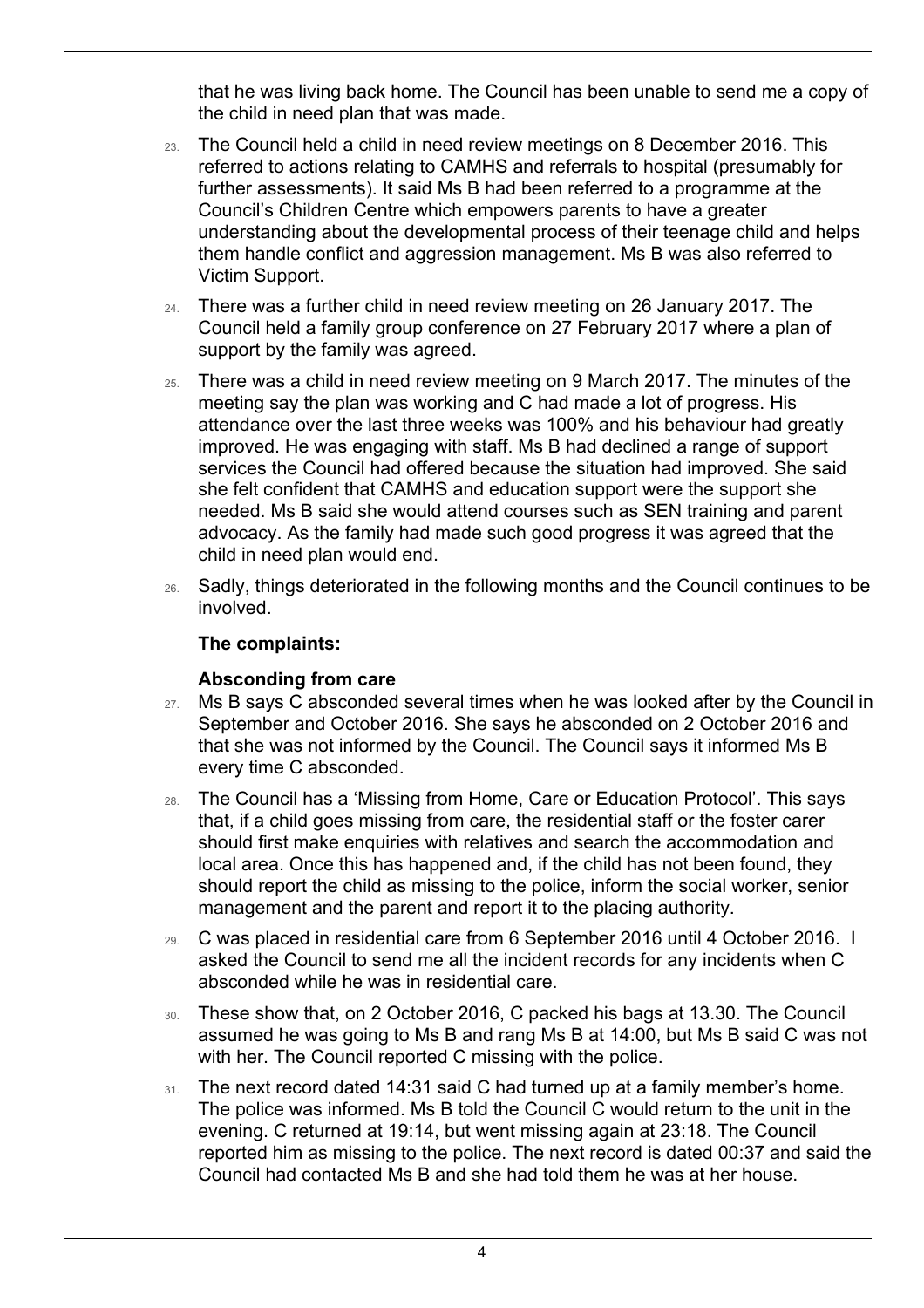32. There are no other records of C absconding. C returned to live with Ms B on 4 October 2016.

#### **Analysis**

 $\overline{a}$ 

- 33. I find no fault with the Council's actions when C went missing the first time on 2 October 2016. The residential unit worker contacted Ms B after C went missing to find out if he was there. There was then a further conversation with Ms B half an hour later when C had turned up at a family member's house.
- have contacted Ms B to let her know that C was missing, but failed to do so. 34. There is fault in the way the Council responded to the second time C went missing. There is no record of the worker contacting Ms B when C went missing again at 23.18. This should have happened, if only to establish that he was not with Ms B. It appears the worker immediately contacted the police without checking with Ms B first. Also, after contacting the police the worker should then

#### **Child in need plan**

- 35. I have investigated the first period when C was made the subject of a child in need plan (October 2016 until March 2017). I have not investigated the current child in need plan as this is subject to a judicial review challenge.
- 36. Ms B says the Council told her that, after C returned from his time in care in October 2016 there would be six weekly meetings between her, the Council and the school and this failed to happen. She says there was no child in need plan and no meetings and the family was not supported.
- 37. The Council says the six weekly reviews refer to the child in need meetings which she said she did not need it as things had improved. The plan was closed as C were held regularly. It says it has offered a variety of support to Ms B and C but had made a lot of progress.

#### **Analysis**

- was in the plan. I do accept there was a child in need plan as the minutes of the child in need meeting dated 8 December 2016 refer to the 5 actions points in the 38. C was considered to be a child in in need after he was accommodated in September and October 2016. The Council has sent me the looked after child plan dated October 2016, but not the child in need plan so it is difficult to say what plan.
- 39. There were further child in need meetings in January 2017 and March 2017. There is therefore evidence the Council held the meetings as required. The Council took C off the plan after the last review meeting in March 2017 as C had made substantial progress.
- 40. I can not comment on the content of the child plan as the Council does not have a copy. The Council should have kept a record of the plan. However, I note that a family group conference was held and that various support agencies were suggested in the September 2016 assessment which presumably formed the basis of the October 2016 child in need plan. The minutes of the March meeting show that Ms B agreed that progress had been made and that she had declined support as she felt the CAMHS support and the SEN support were sufficient. There is therefore evidence the Council offered support.

## **EHCP complaint**

 been no proper reviews. The Council acknowledges there was a delay but says 41. Ms B says the Council has delayed providing an EHCP to C and this has meant that C was not receiving the educational support he needed. She says there have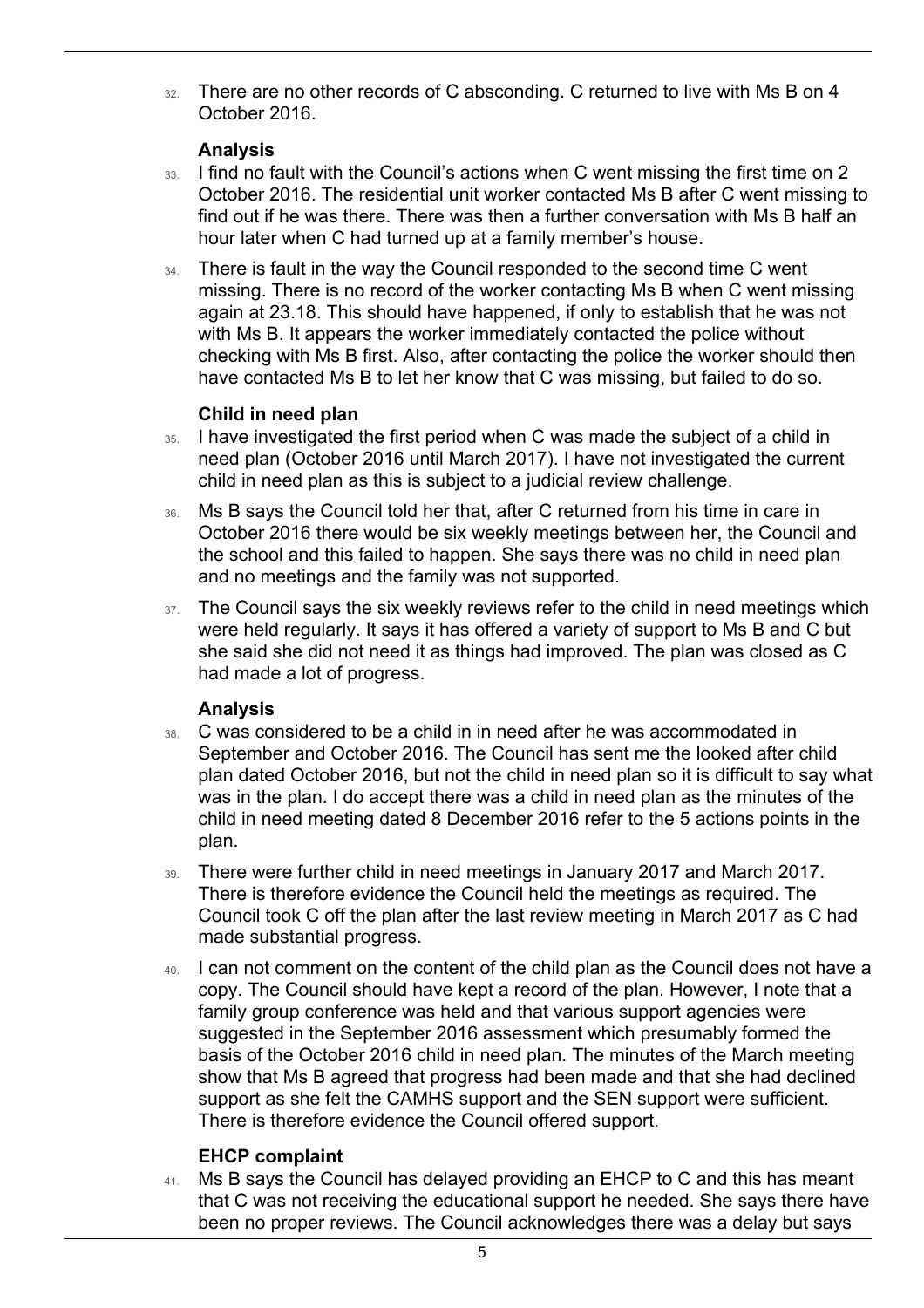that this was partly because it wanted to reach agreement with Ms B. It says it continued to offer appropriate education to C while the plan was being formulated.

#### **Law and guidance**

 $\overline{a}$ 

- (EHCP) for children with special needs. Before the 2014 Act, a child with special 42. The Children and Families Act 2014 introduced Education, Health and Care Plans educational needs (SEN) may have a statement.
- 43. There is statutory guidance on EHCPs and the transition process from SEN statement to EHCP.
- 44. The EHCP sets out the child's special educational, health and social care needs and the corresponding provision to meet the needs. If there is an EHCP, the Council must secure the special educational provision specified in the plan.
- 45. Until the EHCP is in place the council should comply with the old law including its requirement to maintain the statement, review the statement annually and have due regard to the Code of Practice.
- 46. If a child already has an SEN statement councils are required to transfer these into an EHCP by April 2018. Local authorities must conduct a transfer review. This is an EHC needs assessment in accordance with the 2014 regulations.
- 47. The guidance says the process of EHC assessment and the development of the EHCP must be carried out in a timely manner. The Council has a maximum of 20 weeks to complete the EHCP once it has started the process of transfer.
- conversion from SEN statement to EHCP for the different school years. 48. The Council has its own conversion plan which sets out the timescales for

#### **Chronology of events in education**

- 49. C was assessed by an educational psychologist in 2013. His SEN statement dated 23 September 2014 said he presented with 'social and behavioural difficulties' and had an 'inconsistent approach to learning'. It said he had been supported by CAMHS due to witnessing domestic violence. There were no concerns regarding his academic ability.
- 50. The statement said he should attend a mainstream secondary school and receive 25 hours learning support assistance per week.
- 51. CAMHS carried out a psychiatric assessment of C in December 2014. This said C had attention deficit hyperactivity disorder (ADHD) and some features of autistic spectrum disorder (ASD) although he did not present the full picture of ASD.
- 52. There was an emergency review meeting in February 2015 as the school said it could not meet C's needs and there were concerns regarding his behaviour and his failure to attend.
- attended a Pupil Referral Unit 4 afternoons per week. 53. There was no formal review of the SEN statement, but a report from the school dated December 2015 shows C started attending a pupil referral unit. He received 3 hour sessions five times a week by a specialist education programme and
- 54. The Council says it began the transfer from SEN statement to EHCP in September 2015. The process should have been completed sometime in February 2016.
- 55. The Council sent an annual review of the EHCP document on 8 December 2016. It is not clear what this relates to as C did not have an EHCP at this stage. The document was mostly empty.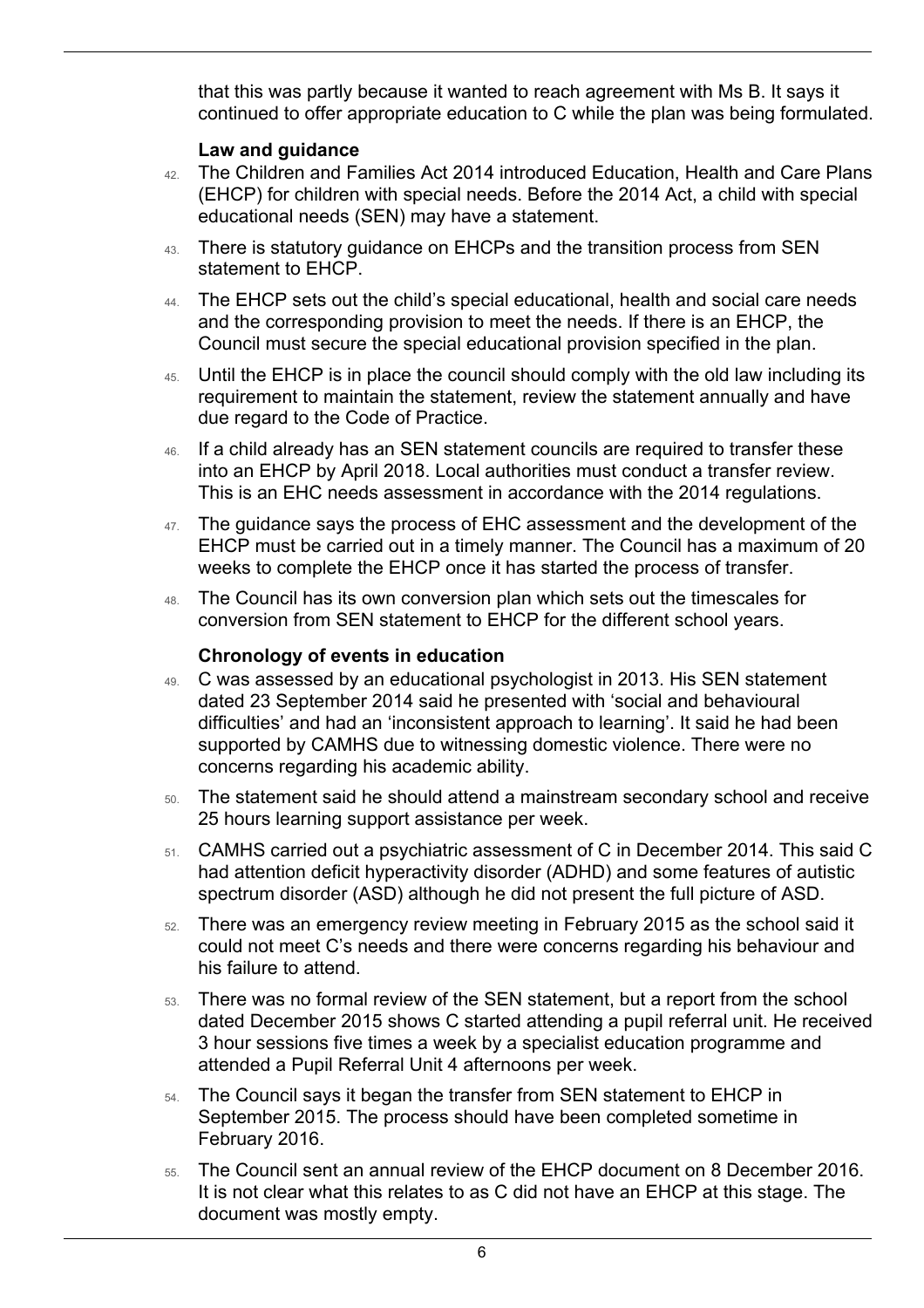- summarised the outcome of the psychiatric report from December 2014 in the health needs section. The EHCP said the Council would provide 15 hours tutoring workshops and 2 afternoons with a mentor. 56. The Council sent its first draft EHCP on 30 December 2016. The section on C's SEN was virtually identical to the SEN statement from 2014. The Council a week, 3 afternoons at an organisation which provided practical courses and
- 57. The Council completed another annual review of the EHCP on 3 November 2017 although C still did not have an EHCP.
- 58. Around the same time CAMHS provided a report based on a two-day psychiatric assessment it carried out in June 2017. The report said C had a diagnosis of mild symptoms of social communication disorder, along with ADHD and traits of oppositional defiant disorder.
- 59. The Council also commissioned an educational psychologist to assess C in December 2017. This consisted of discussions with Ms B and C, but the psychologist carried out no formal testing of C's ability or any assessment of the learning difficulties he may have.
- approach to learning'. It updated the health section with the new report from CAMHS. In terms of provision it said there should be a 'full time alternative 60. The Council sent out another draft EHCP in December 2017. In terms of SEN it said C presented with 'social difficulties' and that he had an 'inconsistent provision' but did not name the educational setting. It said college staff should support him where needed.
- 61. The final EHCP was sent out in February 2018. Ms B is appealing the educational provision in the EHCP. She says C has had a new assessment by an educational psychologist. They said he met the diagnosis of ASD and was significantly behind in academic achievement.

#### **Analysis**

 $\overline{a}$ 

- 62. Clearly, there has been a very long delay in completing the EHCP. The Council started the process in September 2015 and did not complete it until February 2018, almost two and a half years later. The guidance says the transfer should be done in a timely fashion and within 20 weeks at the most.
- 63. I appreciate the Council wanted to reach agreement with Ms B, but that does not justify a delay of that length. Ultimately the Council is in control of the process and, if agreement cannot be reached, then it should issue the EHCP. There appear to have been long stretches of time where no progress was made at all and the case was drifting.
- 64. I question why, if the process was started in September 2015, the first EHCP was not sent until December 2016, more than a year later. There is also no clear explanation of the long delay between December 2016 and December 2017 when the next draft was sent out. There was clear fault by the Council who should have managed the process more effectively.
- 65. I am also concerned about the lack of review of C's SEN statement between September 2014 and February 2018. There should have been a formal review of the SEN statement on a yearly basis, until the EHC was in place, but I can find no evidence that this took place. There was an emergency review meeting in February 2015 but there is no indication of any formal review.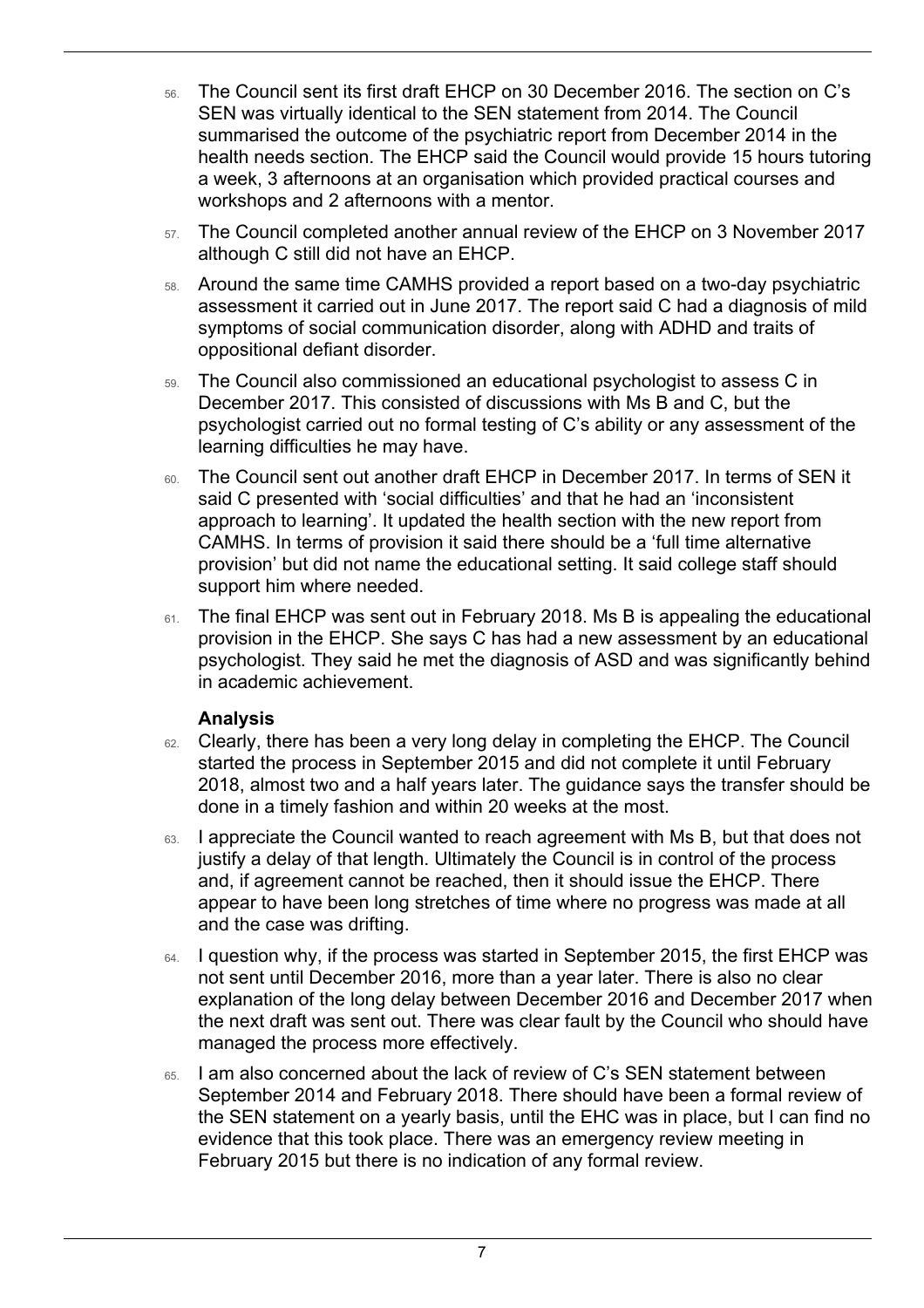- 66. I am particularly concerned that there was no review after the CAMHS report from December 2014. This would have had an impact on his ability to learn and should have been addressed in a review.
- 67. Oddly the Council submitted two documents which it called 'review of the EHCP' in December 2016 and November 2017 when there was no EHCP. The documents itself are mostly blank and do not show how the education provision had been reviewed, how the new information about the ADHD or ASD had been considered and how this would be addressed in his education provision. They are therefore not reviews in the real sense of the word.

#### **Injustice**

 $\overline{a}$ 

- 68. Ms B has appealed the educational provision in the EHCP and this is therefore outside of the Ombudsman's jurisdiction. I cannot say therefore whether the education C received between 2015 and 2018 met his needs or not as the SEND has not made its decision yet regarding the education provided in the EHCP.
- whether C's education met his needs. The problem was compounded by the Council's failure to carry out a proper review of the SEN statement while there 69. However, the delay in issuing the EHCP has caused an injustice as Ms B would have had a right of appeal a lot sooner if the EHCP had been completed earlier. Because there was no EHCP, Ms B was left in limbo. There is a further injustice in the fact that Ms B and C have suffered distress because of the uncertainty was an unacceptable delay in providing the EHCP.
- 70. The Ombudsman normally recommends a sum of between £100 to £300 for distress but can go above this figure if the distress is severe or prolonged. I am of the view that there was an exceptional delay and failure in this case and I therefore recommend £500.

#### **Response to complaints**

 $71.$  Ms B says the Council has failed to respond to her complaints. The Council says B made things more complicated by continuing to add new complaints. it has responded and offered Ms B a meeting to discuss the complaint. It says Ms

#### **Chronology of response to complaint**

- 72. Ms B complained to the Council on 5 October 2016. She complained about the Council's failure to inform her when C absconded on 2 October 2016 and the lack of support from the Council. She wanted the Council to pay for the doors C had broken in her house.
- 73. Ms B had an advocate who wrote to the Council on 11 October 2016.
- worker and was receiving support. It said it would help her in buying a door for C's 74. The Council responded on 18 November 2016. It said C had an allocated social room.
- 75. Ms B continued to be dissatisfied and said on 25 May 2017 that she would take her complaint 'as high as it could go.' She sent a further complaint on 30 May 2017. She said:
	- She had been told C's case had been closed after the family group conference in April 2017.
	- She complained about the lack of support.
	- She wanted respite care for C and wanted the Council to contact the paternal grandmother to find out if she could take C for a while.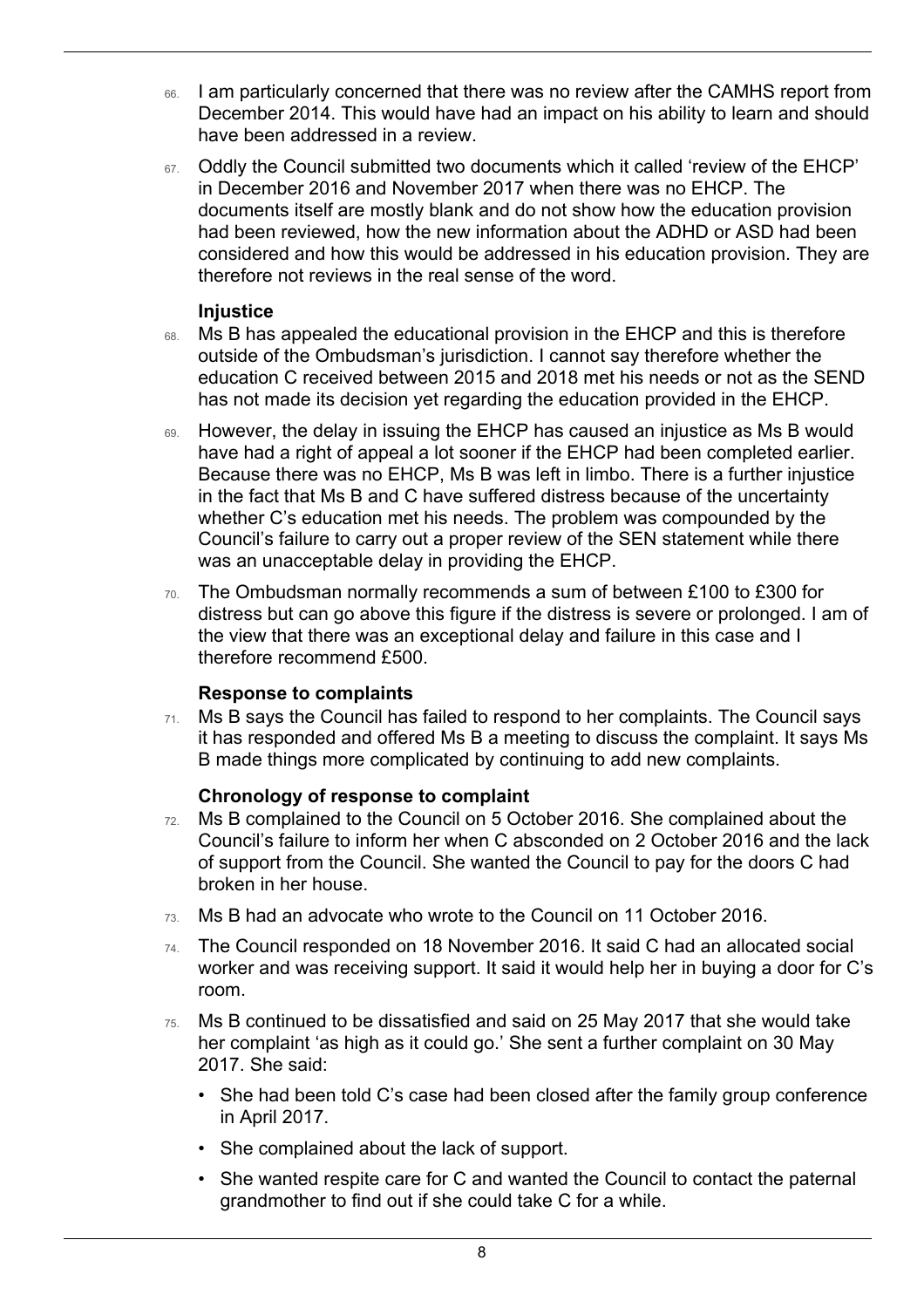- The Council had failed to hold regular meetings between the Council, the school and the parents which it said it would hold.
- 76. The Council replied on 1 June 2017 and said a meeting would be the best way forward to deal with her complaint. Ms B declined the offer of a meeting and said her advocate would contact the Council on her behalf to pursue her complaint.
- 77. Ms B's advocate wrote on 8 June 2017 and said Ms B did not want a meeting but wanted her complaint to be considered under the three stage statutory complaints procedure for complaints about children services. The complaint was:
	- Lack of support and help.

 $\overline{a}$ 

- Lack of communication when he absconded in care.
- No six weekly meeting with education and the Council.
- The EHCP had not been completed yet.
- Lack of response and misleading information from the Council.
- three stage statutory complaints process. It asked for further clarification on the 78. The Council wrote to the advocate on 21 June 2017. It acknowledged Ms B's refusal of a meeting and her request that the complaint be dealt with under the complaint and continued to suggest a meeting. The advocate gave the information on 13 July 2017.
- was now being dealt with under the statutory complaints procedure and the 79. On 20 July 2017, the Council wrote to the advocate and said Ms B's complaint Council would respond within 20 days.
- 25 August 2015 and acknowledged the delay in replying to her complaint but said that was because it was waiting for her reply to the offer of a meeting. 80. The Council then wrote to the advocate on 22 August 2017 and said it had not received a reply to its request for a meeting with Ms B. It sent an email to Ms B on
- 81. Ms B sent an angry email on 26 August 2017 saying she wanted a reply to her complaint and the Council had had a year to properly reply and failed to do so.

#### **Analysis**

- However, the advocate had summarised Ms B's complaints in his email dated 8 June 2017. The advocate clearly said in that letter that Ms B had declined the 82. There was fault in the way the Council responded to Ms B's complaint. I appreciate Ms B made several complaints which sometimes confused matters. meeting and wanted the complaint to be considered under the three-stage statutory process instead. The Council acknowledged this in its letter dated 21 June 2017.
- 83. The Council wrote to Ms B on 20 July 2017 and said it would respond to her complaint from June 2017 under the statutory complaints procedure. It then never provided the response. Instead it continued to insist on a meeting even though Ms B had rejected this offer already several times.
- 84. The Council should have provided a response to the complaint from June 2017 and its failure to do so is fault. A lot of Ms B's complaint qualified for a response under the statutory procedure and the Council should have provided this. If it had done so, Ms B's complaint would have been considered by an independent investigator and an independent person at stage 2 and she would have had an independent panel review the complaint at stage 3. The Council's failure to do this